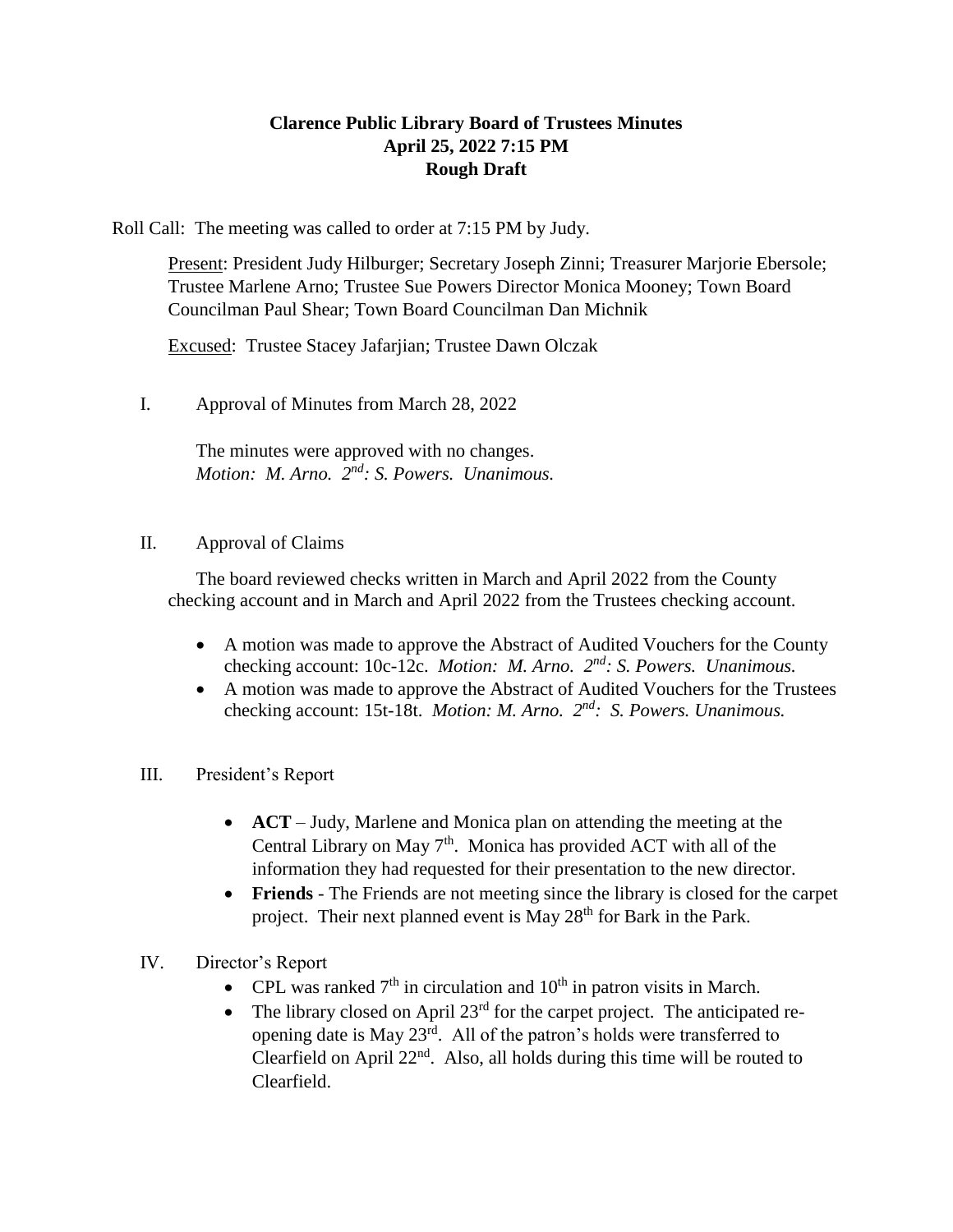- The library system has gone fine free for overdue materials. There will still be a fee associated with lost or damaged books.
- CPL has been provided a Google Chrome Book and Wi-Fi hotspot kit, as well as 2 Wi-Fi hotspots for circulation.
- The Town has allocated \$11,000 towards new shelving in the employee area. The anticipated date of delivery and installation should coincide with the reopening of the library.
- Monica and Sarah are training with Northstar Digital Literacy to become onsite Administrators
- V. Public Comment
	- Marge shared with the Board that she wrote a book about her life through a company called Story Worth. A relative gave her this as a gift and she was responsible to answer a question every week about various topics that she would like to share and pass down to her family.
	- The Clarence Center United Methodist Church is having a chicken BBQ sale on May  $7<sup>th</sup>$  from 3:00-7:00 PM. The cost is \$12.
- VI. New Business
	- **Approval of Annual Financial Report** The Board unanimously approved the annual financial report. *Motion: S. Powers. 2nd: M. Arno. Unanimous.*
	- **Meeting Room Policy** Monica proposed adding two additional rules to this policy, which the Board unanimously approved.
		- **-** *Attendees must follow all health and safety protocols at the time of the event.*
		- **-** *Room capacity is subject to change based upon health and safety requirements at the discretion of the director.*

*Motion: S. Powers. 2nd: M. Arno. Unanimous.*

## VII. Next Meeting

The next meeting is Monday, May 23, 2022 at 7:15 PM. The public is welcome to attend.

## VIII. Adjournment